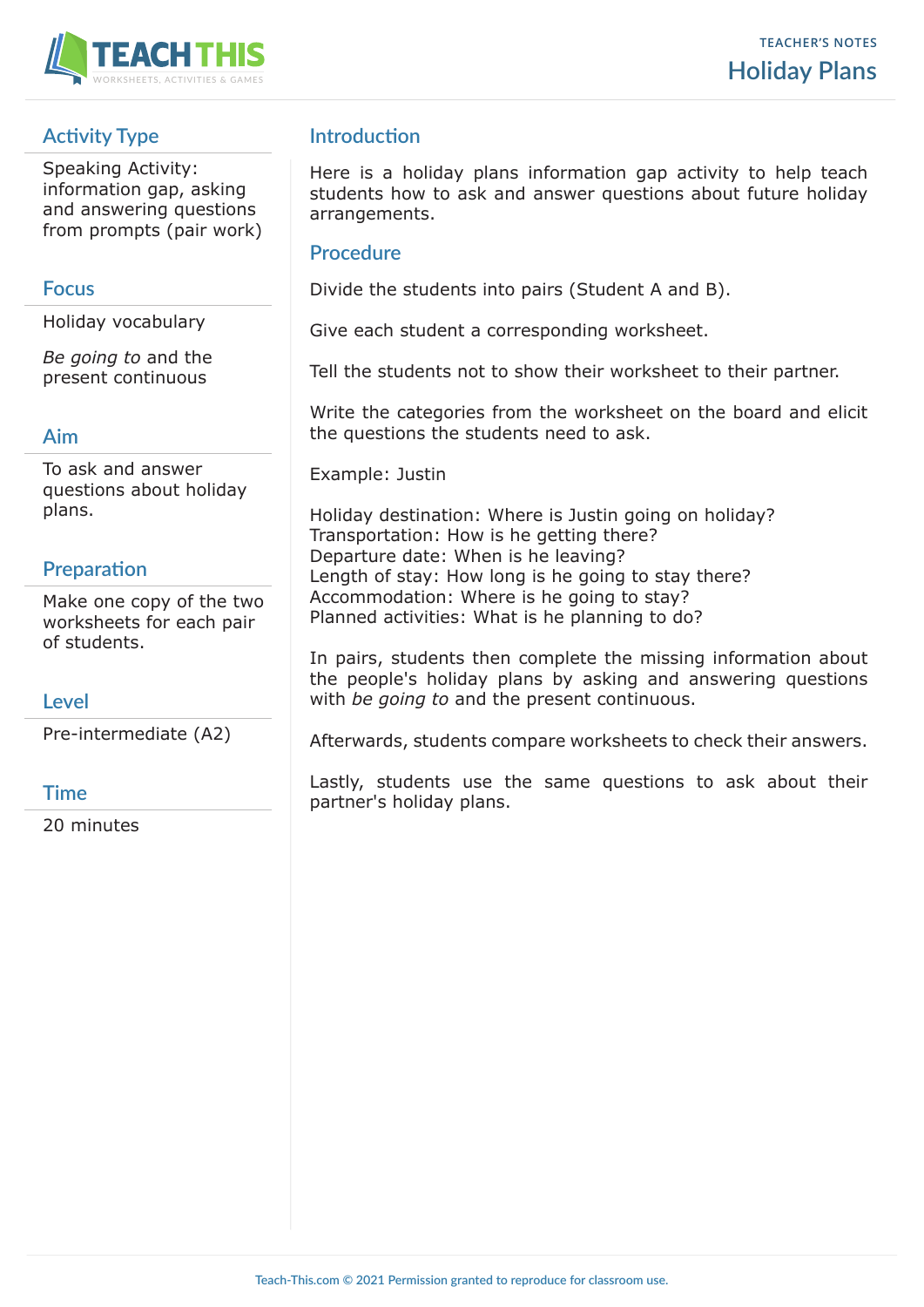

### **Student A**

### **A. In pairs, complete the missing information about the four people's holiday plans by asking and answering questions with** *be going to* **and the present continuous.**

| <b>Holiday information</b>                      | <b>Justin</b> | <b>Kate</b>                                            |
|-------------------------------------------------|---------------|--------------------------------------------------------|
| Holiday destination<br>(Where / go on holiday?) |               | Australia                                              |
| Transport<br>(How / get there?)                 |               | by air                                                 |
| Departure date<br>(When / leave?)               |               | 25th November                                          |
| Length of stay<br>(How long / stay there?)      |               | one month                                              |
| Accommodation<br>(Where / stay?)                |               | beach resort                                           |
| Planned activities<br>(What / plan to do?)      |               | go surfing, visit Sydney and<br>the Great Barrier Reef |
|                                                 |               |                                                        |
| <b>Holiday information</b>                      | <b>Anne</b>   | <b>Joe</b>                                             |
| Holiday destination                             |               | Hong Kong                                              |
| Transport                                       |               | by car                                                 |
| Departure date                                  |               | 30th June                                              |
| Length of stay                                  |               | five days                                              |
| Accommodation                                   |               | hotel                                                  |

**B. Afterwards, check your answers. Then, ask your partner about their holiday plans using the same questions.**